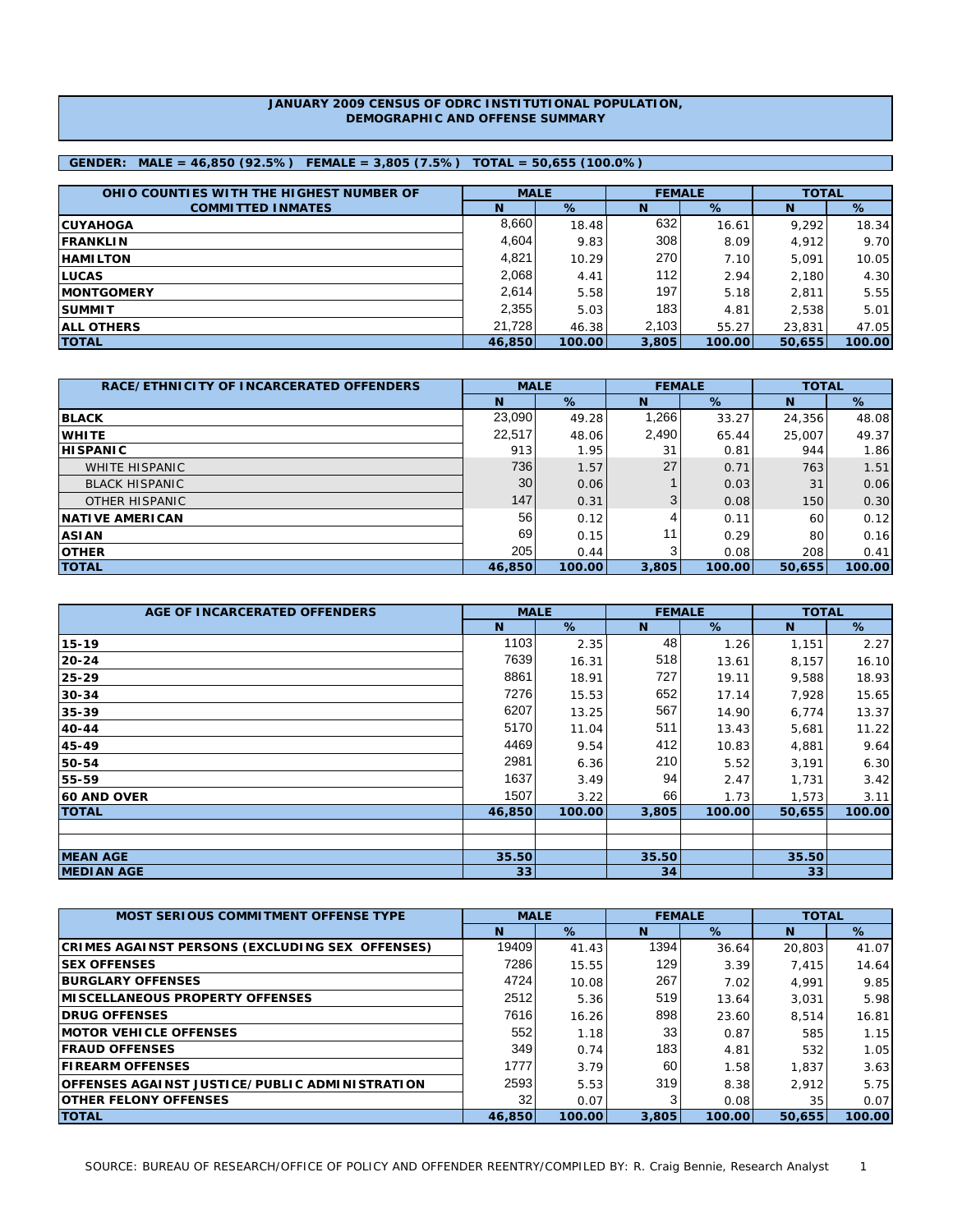|                  | INCARCERATED OFFENDER'S COUNTY OF COMMITMENT BY SEX AND RACE - JANUARY 2009 |       |                |               |                |              |              |      |                |        |               |          |
|------------------|-----------------------------------------------------------------------------|-------|----------------|---------------|----------------|--------------|--------------|------|----------------|--------|---------------|----------|
| OHIO COUNTY      | <b>MALE</b>                                                                 |       |                | <b>FEMALE</b> |                | <b>BLACK</b> | <b>WHITE</b> |      |                | OTHER* | <b>COUNTY</b> | PERCENT  |
|                  | $\mathsf{N}$                                                                | $\%$  | N              | $\%$          | N              | $\%$         | $\mathsf{N}$ | $\%$ | N              | %      | <b>TOTAL</b>  | OF TOTAL |
| <b>ADAMS</b>     | 102                                                                         | 0.20  | 12             | 0.02          | 0              | 0.00         | 114          | 0.23 | 0              | 0.00   | 114           | 0.23     |
| <b>ALLEN</b>     | 519                                                                         | 1.02  | 36             | 0.07          | 338            | 0.67         | 209          | 0.41 | 8              | 0.02   | 555           | 1.10     |
| <b>ASHLAND</b>   | 138                                                                         | 0.27  | 9              | 0.02          | 16             | 0.03         | 130          | 0.26 | 1              | 0.00   | 147           | 0.29     |
| <b>ASHTABULA</b> | 296                                                                         | 0.58  | 22             | 0.04          | 92             | 0.18         | 211          | 0.42 | 15             | 0.03   | 318           | 0.63     |
| <b>ATHENS</b>    | 244                                                                         | 0.48  | 33             | 0.07          | 15             | 0.03         | 261          | 0.52 | 1              | 0.00   | 277           | 0.55     |
| AUGLAIZE         | 176                                                                         | 0.35  | 18             | 0.04          | 12             | 0.02         | 181          | 0.36 | 1              | 0.00   | 194           | 0.38     |
| <b>BELMONT</b>   | 148                                                                         | 0.29  | 7              | 0.01          | 19             | 0.04         | 134          | 0.26 | $\overline{2}$ | 0.00   | 155           | 0.31     |
| <b>BROWN</b>     | 174                                                                         | 0.34  | 6              | 0.01          | 6              | 0.01         | 173          | 0.34 | 1              | 0.00   | 180           | 0.36     |
| <b>BUTLER</b>    | 1313                                                                        | 2.59  | 134            | 0.26          | 430            | 0.85         | 967          | 1.91 | 50             | 0.10   | 1,447         | 2.86     |
| CARROLL          | 51                                                                          | 0.10  | 3              | 0.01          | 1              | 0.00         | 53           | 0.10 | 0              | 0.00   | 54            | 0.11     |
| CHAMPAIGN        | 187                                                                         | 0.37  | 31             | 0.06          | 27             | 0.05         | 191          | 0.38 | 0              | 0.00   | 218           | 0.43     |
| <b>CLARK</b>     | 812                                                                         | 1.60  | 62             | 0.12          | 373            | 0.74         | 486          | 0.96 | 15             | 0.03   | 874           | 1.73     |
| CLERMONT         | 628                                                                         | 1.24  | 71             | 0.14          | 42             | 0.08         | 649          | 1.28 | 8              | 0.02   | 699           | 1.38     |
| <b>CLINTON</b>   | 139                                                                         | 0.27  | 21             | 0.04          | 24             | 0.05         | 135          | 0.27 | 1              | 0.00   | 160           | 0.32     |
| COLUMBIANA       | 232                                                                         | 0.46  | 17             | 0.03          | 35             | 0.07         | 208          | 0.41 | 6              | 0.01   | 249           | 0.49     |
| COSHOCTON        | 130                                                                         | 0.26  | 10             | 0.02          | 22             | 0.04         | 118          | 0.23 | 0              | 0.00   | 140           | 0.28     |
| CRAWFORD         | 108                                                                         | 0.21  | 13             | 0.03          | 7              | 0.01         | 114          | 0.23 | 0              | 0.00   | 121           | 0.24     |
| CUYAHOGA         | 8660                                                                        | 17.10 | 632            | 1.25          | 6830           | 13.48        | 2120         | 4.19 | 342            | 0.68   | 9,292         | 18.34    |
| DARKE            | 101                                                                         | 0.20  | 11             | 0.02          | 9              | 0.02         | 101          | 0.20 | $\overline{2}$ | 0.00   | 112           | 0.22     |
| DEFIANCE         | 227                                                                         | 0.45  | 21             | 0.04          | 29             | 0.06         | 191          | 0.38 | 28             | 0.06   | 248           | 0.49     |
| DELAWARE         | 289                                                                         | 0.57  | 33             | 0.07          | 95             | 0.19         | 216          | 0.43 | 11             | 0.02   | 322           | 0.64     |
| ERIE             | 425                                                                         | 0.84  | 39             | 0.08          | 259            | 0.51         | 194          | 0.38 | 11             | 0.02   | 464           | 0.92     |
| FAIRFIELD        | 252                                                                         | 0.50  | 27             | 0.05          | 43             | 0.08         | 233          | 0.46 | 3              | 0.01   | 279           | 0.55     |
| FAYETTE          | 208                                                                         | 0.41  | 22             | 0.04          | 47             | 0.09         | 182          | 0.36 | 1              | 0.00   | 230           | 0.45     |
| FRANKLIN         | 4604                                                                        | 9.09  | 308            | 0.61          | 2952           | 5.83         | 1827         | 3.61 | 133            | 0.26   | 4,912         | 9.70     |
| <b>FULTON</b>    | 84                                                                          | 0.17  | 5              | 0.01          | 8              | 0.02         | 74           | 0.15 | 7              | 0.01   | 89            | 0.18     |
| <b>GALLIA</b>    | 99                                                                          | 0.20  | 19             | 0.04          | 21             | 0.04         | 97           | 0.19 | 0              | 0.00   | 118           | 0.23     |
| <b>GEAUGA</b>    | 84                                                                          | 0.17  | 8              | 0.02          | 17             | 0.03         | 74           | 0.15 | 1              | 0.00   | 92            | 0.18     |
| <b>GREENE</b>    | 522                                                                         | 1.03  | 64             | 0.13          | 166            | 0.33         | 394          | 0.78 | 26             | 0.05   | 586           | 1.16     |
| <b>GUERNSEY</b>  | 148                                                                         | 0.29  | 13             | 0.03          | 28             | 0.06         | 131          | 0.26 | $\overline{2}$ | 0.00   | 161           | 0.32     |
| HAMILTON         | 4821                                                                        | 9.52  | 270            | 0.53          | 3797           | 7.50         | 1215         | 2.40 | 79             | 0.16   | 5,091         | 10.05    |
| <b>HANCOCK</b>   | 261                                                                         | 0.52  | 28             | 0.06          | 63             | 0.12         | 207          | 0.41 | 19             | 0.04   | 289           | 0.57     |
| <b>HARDIN</b>    | 97                                                                          | 0.19  | 13             | 0.03          | 3              | 0.01         | 107          | 0.21 | 0              | 0.00   | 110           | 0.22     |
| HARRISON         | 36                                                                          | 0.07  | 1              | 0.00          | $\overline{2}$ | 0.00         | 35           | 0.07 | 0              | 0.00   | 37            | 0.07     |
| <b>HENRY</b>     | 86                                                                          | 0.17  | 4              | 0.01          | 3              | 0.01         | 78           | 0.15 | 9              | 0.02   | 90            | 0.18     |
| <b>HIGHLAND</b>  | 184                                                                         | 0.36  | 21             | 0.04          | 12             | 0.02         | 191          | 0.38 | $\overline{c}$ | 0.00   | 205           | 0.40     |
| <b>HOCKING</b>   | 89                                                                          | 0.18  | 4              | 0.01          | 0              | 0.00         | 93           | 0.18 | 0              | 0.00   | 93            | 0.18     |
| <b>HOLMES</b>    | 52                                                                          | 0.10  | $\sqrt{5}$     | 0.01          | $\mathbf{3}$   | 0.01         | 52           | 0.10 | $\mathbf{2}$   | 0.00   | 57            | 0.11     |
| <b>HURON</b>     | 139                                                                         | 0.27  | 12             | 0.02          | 16             | 0.03         | 121          | 0.24 | 14             | 0.03   | 151           | 0.30     |
| <b>JACKSON</b>   | 80                                                                          | 0.16  | 10             | 0.02          | $\mathbf{3}$   | 0.01         | 87           | 0.17 | 0              | 0.00   | 90            | 0.18     |
| <b>JEFFERSON</b> | 256                                                                         | 0.51  | 8              | 0.02          | 127            | 0.25         | 136          | 0.27 | 1              | 0.00   | 264           | 0.52     |
| <b>KNOX</b>      | 133                                                                         | 0.26  | 8              | 0.02          | 8              | 0.02         | 132          | 0.26 | 1              | 0.00   | 141           | 0.28     |
| LAKE             | 678                                                                         | 1.34  | 83             | 0.16          | 238            | 0.47         | 505          | 1.00 | 18             | 0.04   | 761           | 1.50     |
| LAWRENCE         | 270                                                                         | 0.53  | 38             | 0.08          | 38             | 0.08         | 267          | 0.53 | 3              | 0.01   | 308           | 0.61     |
| LICKING          | 655                                                                         | 1.29  | 57             | 0.11          | 124            | 0.24         | 582          | 1.15 | 6              | 0.01   | 712           | 1.41     |
| LOGAN            | 140                                                                         | 0.28  | $\overline{7}$ | 0.01          | 23             | 0.05         | 122          | 0.24 | 2              | 0.00   | 147           | 0.29     |
| LORAIN           | 1088                                                                        | 2.15  | 65             | 0.13          | 516            | 1.02         | 547          | 1.08 | 90             | 0.18   | 1,153         | 2.28     |
| LUCAS            | 2068                                                                        | 4.08  | 112            | 0.22          | 1197           | 2.36         | 874          | 1.73 | 109            | 0.22   | 2,180         | 4.30     |
| <b>MADISON</b>   | 90                                                                          | 0.18  | 15             | 0.03          | 27             | 0.05         | 76           | 0.15 | 2              | 0.00   | 105           | 0.21     |
| MAHONING         | 957                                                                         | 1.89  | 77             | 0.15          | 662            | 1.31         | 344          | 0.68 | 28             | 0.06   | 1,034         | 2.04     |
| <b>MARION</b>    | 388                                                                         | 0.77  | 35             | 0.07          | 143            | 0.28         | 275          | 0.54 | 5              | 0.01   | 423           | 0.84     |
| <b>MEDINA</b>    | 322                                                                         | 0.64  | 34             | 0.07          | 55             | 0.11         | 280          | 0.55 | 21             | 0.04   | 356           | 0.70     |
| <b>MEIGS</b>     | 95                                                                          | 0.19  | 11             | 0.02          | $9\,$          | 0.02         | 97           | 0.19 | $\overline{0}$ | 0.00   | 106           | 0.21     |

## **OHIO DEPARTMENT OF REHABILITATION AND CORRECTION JANUARY 2009 INSTITUTIONAL CENSUS**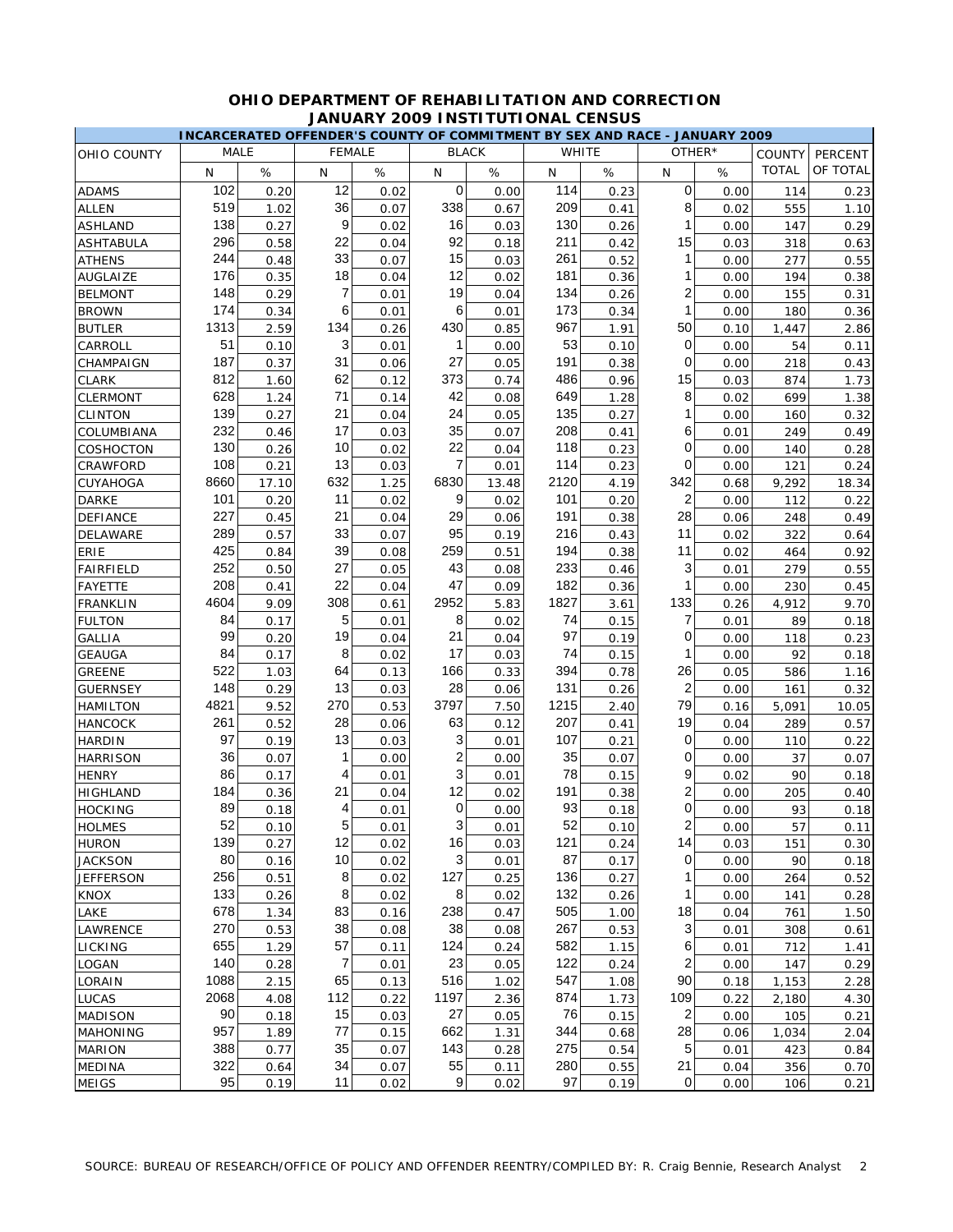|                     |             |       |                |      |                | (continued) |              |       |                |      |               |          |
|---------------------|-------------|-------|----------------|------|----------------|-------------|--------------|-------|----------------|------|---------------|----------|
| OHIO COUNTY         | <b>MALE</b> |       | <b>FEMALE</b>  |      | <b>BLACK</b>   |             | WHITE        |       | OTHER*         |      | <b>COUNTY</b> | PERCENT  |
|                     | N           | %     | N              | %    | N              | %           | N            | %     | N              | %    | <b>TOTAL</b>  | OF TOTAL |
| <b>MERCER</b>       | 89          | 0.18  | 4              | 0.01 | 5              | 0.01        | 86           | 0.17  | $\overline{2}$ | 0.00 | 93            | 0.18     |
| MIAMI               | 288         | 0.57  | 32             | 0.06 | 52             | 0.10        | 264          | 0.52  | 4              | 0.01 | 320           | 0.63     |
| <b>MONROE</b>       | 47          | 0.09  | 5              | 0.01 | 1              | 0.00        | 51           | 0.10  | 0              | 0.00 | 52            | 0.10     |
| <b>MONTGOMERY</b>   | 2614        | 5.16  | 197            | 0.39 | 1654           | 3.27        | 1131         | 2.23  | 26             | 0.05 | 2,811         | 5.55     |
| <b>MORGAN</b>       | 40          | 0.08  | 2              | 0.00 | $\overline{7}$ | 0.01        | 35           | 0.07  | $\mathbf 0$    | 0.00 | 42            | 0.08     |
| <b>MORROW</b>       | 63          | 0.12  | 5              | 0.01 | 5              | 0.01        | 63           | 0.12  | 0              | 0.00 | 68            | 0.13     |
| MUSKINGUM           | 375         | 0.74  | 54             | 0.11 | 102            | 0.20        | 321          | 0.63  | 6              | 0.01 | 429           | 0.85     |
| <b>NOBLE</b>        | 8           | 0.02  | 0              | 0.00 | 0              | 0.00        | 8            | 0.02  | 0              | 0.00 | 8             | 0.02     |
| <b>OTTAWA</b>       | 80          | 0.16  | 4              | 0.01 | 12             | 0.02        | 70           | 0.14  | $\overline{c}$ | 0.00 | 84            | 0.17     |
| PAULDING            | 66          | 0.13  | 10             | 0.02 | $\overline{2}$ | 0.00        | 72           | 0.14  | $\overline{2}$ | 0.00 | 76            | 0.15     |
| <b>PERRY</b>        | 92          | 0.18  | 11             | 0.02 | 1              | 0.00        | 102          | 0.20  | 0              | 0.00 | 103           | 0.20     |
| PICKAWAY            | 189         | 0.37  | 30             | 0.06 | 25             | 0.05        | 194          | 0.38  | 0              | 0.00 | 219           | 0.43     |
| PIKE                | 72          | 0.14  | 5              | 0.01 | 1              | 0.00        | 76           | 0.15  | 0              | 0.00 | 77            | 0.15     |
| PORTAGE             | 278         | 0.55  | 19             | 0.04 | 80             | 0.16        | 215          | 0.42  | 2              | 0.00 | 297           | 0.59     |
| PREBLE              | 115         | 0.23  | 15             | 0.03 | 14             | 0.03        | 106          | 0.21  | 10             | 0.02 | 130           | 0.26     |
| <b>PUTNAM</b>       | 67          | 0.13  | 5              | 0.01 | 3              | 0.01        | 61           | 0.12  | 8              | 0.02 | 72            | 0.14     |
| RICHLAND            | 656         | 1.30  | 58             | 0.11 | 287            | 0.57        | 420          | 0.83  | 7              | 0.01 | 714           | 1.41     |
| ROSS                | 249         | 0.49  | 30             | 0.06 | 66             | 0.13        | 209          | 0.41  | 4              | 0.01 | 279           | 0.55     |
| SANDUSKY            | 149         | 0.29  | 8              | 0.02 | 60             | 0.12        | 91           | 0.18  | 6              | 0.01 | 157           | 0.31     |
| <b>SCIOTO</b>       | 632         | 1.25  | 96             | 0.19 | 141            | 0.28        | 583          | 1.15  | 4              | 0.01 | 728           | 1.44     |
| <b>SENECA</b>       | 167         | 0.33  | 15             | 0.03 | 50             | 0.10        | 126          | 0.25  | 6              | 0.01 | 182           | 0.36     |
| <b>SHELBY</b>       | 136         | 0.27  | 10             | 0.02 | 37             | 0.07        | 103          | 0.20  | 6              | 0.01 | 146           | 0.29     |
| <b>STARK</b>        | 1686        | 3.33  | 146            | 0.29 | 861            | 1.70        | 961          | 1.90  | 10             | 0.02 | 1,832         | 3.62     |
| <b>SUMMIT</b>       | 2355        | 4.65  | 183            | 0.36 | 1355           | 2.67        | 1141         | 2.25  | 42             | 0.08 | 2,538         | 5.01     |
| TRUMBULL            | 561         | 1.11  | 35             | 0.07 | 252            | 0.50        | 341          | 0.67  | 3              | 0.01 | 596           | 1.18     |
| TUSCARAWAS          | 159         | 0.31  | 12             | 0.02 | 17             | 0.03        | 153          | 0.30  | 1              | 0.00 | 171           | 0.34     |
| <b>UNION</b>        | 164         | 0.32  | 38             | 0.08 | 14             | 0.03        | 183          | 0.36  | 5              | 0.01 | 202           | 0.40     |
| VAN WERT            | 63          | 0.12  | 3              | 0.01 | 9              | 0.02        | 55           | 0.11  | 2              | 0.00 | 66            | 0.13     |
| VINTON              | 51          | 0.10  | 5              | 0.01 | $\overline{c}$ | 0.00        | 54           | 0.11  | 0              | 0.00 | 56            | 0.11     |
| WARREN              | 376         | 0.74  | 40             | 0.08 | 63             | 0.12        | 345          | 0.68  | 8              | 0.02 | 416           | 0.82     |
| WASHINGTON          | 204         | 0.40  | 18             | 0.04 | 21             | 0.04        | 199          | 0.39  | 2              | 0.00 | 222           | 0.44     |
| <b>WAYNE</b>        | 179         | 0.35  | 18             | 0.04 | 41             | 0.08        | 152          | 0.30  | 4              | 0.01 | 197           | 0.39     |
| WILLIAMS            | 130         | 0.26  | 21             | 0.04 | 3              | 0.01        | 143          | 0.28  | 5              | 0.01 | 151           | 0.30     |
| <b>WOOD</b>         | 288         | 0.57  | 33             | 0.07 | 72             | 0.14        | 224          | 0.44  | 25             | 0.05 | 321           | 0.63     |
| WYANDOT             | 70          | 0.14  | 13             | 0.03 | 8              | 0.02        | 72           | 0.14  | 3              | 0.01 | 83            | 0.16     |
| <b>OUT OF STATE</b> | 6           | 0.01  | $\overline{O}$ | 0.00 | 1              | 0.00        | 5            | 0.01  | $\Omega$       | 0.00 | 6             | 0.01     |
| <b>MISSING</b>      | 1           | 0.00  | 0              | 0.00 | 0              | 0.00        | $\mathbf{1}$ | 0.00  | 0              | 0.00 | 1             | 0.00     |
| <b>TOTAL</b>        | 46,850      | 92.49 | 3,805          | 7.51 | 24,356         | 48.08       | 25,007       | 49.37 | 1,292          | 2.55 | 50,655        | 100.00   |

## **INCARCERATED OFFENDER'S COUNTY OF COMMITMENT BY SEX AND RACE - JANUARY 2009**

**Figure 1. Counties With Largest Proportion of Inmates**



\* 'OTHER' includes Hispanic, Asian, and Native American.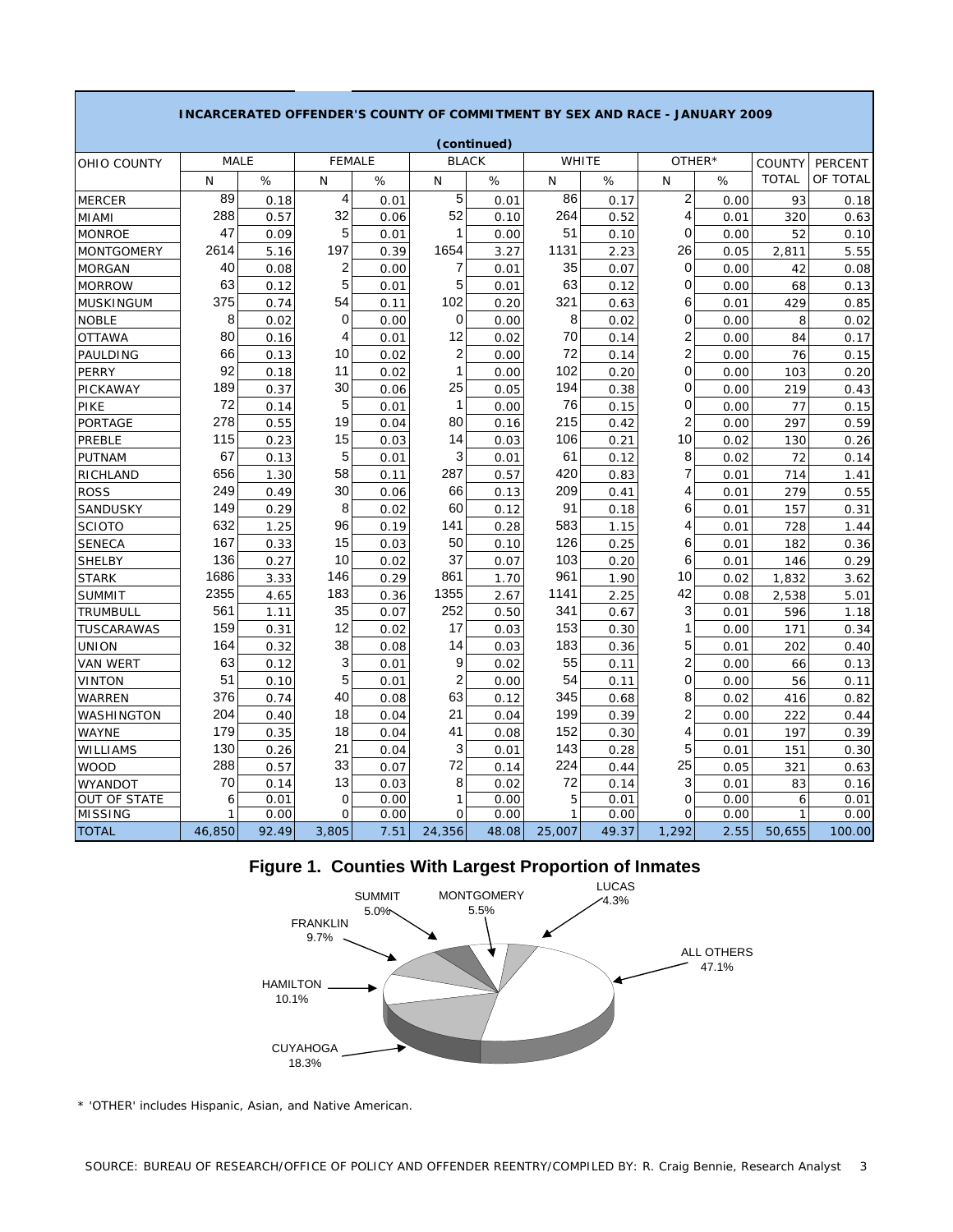| NUMBER OF INCARCERATED OFFENDERS BY RACE/ETHNICITY - JANUARY 2009 |        |             |               |        |              |                |
|-------------------------------------------------------------------|--------|-------------|---------------|--------|--------------|----------------|
| RACE/ETHNICITY                                                    |        | <b>MALE</b> | <b>FEMALE</b> |        | GROUP        | <b>PERCENT</b> |
|                                                                   | N      | %           | N             | %      | <b>TOTAL</b> | OF TOTAL       |
| <b>BLACK</b>                                                      | 23,090 | 49.28       | 1,266         | 33.27  | 24,356       | 48.08          |
| <b>WHITE</b>                                                      | 22,517 | 48.06       | 2,490         | 65.44  | 25,007       | 49.37          |
| <b>HISPANIC</b>                                                   | 913    | 1.95        | 31            | 0.81   | 944          | 1.86           |
| <b>WHITE HISPANIC</b>                                             | 736    | 1.57        | 27            | 0.71   | 763          | 1.51           |
| <b>BLACK HISPANIC</b>                                             | 30     | 0.06        |               | 0.03   | 31           | 0.06           |
| <b>OTHER HISPANIC</b>                                             | 147    | 0.31        | 3             | 0.08   | 150          | 0.30           |
| NATIVE AMERICAN                                                   | 56     | 0.12        | 4             | 0.11   | 60           | 0.12           |
| <b>ASIAN</b>                                                      | 69     | 0.15        | 11            | 0.29   | 80           | 0.16           |
| <b>OTHER</b>                                                      | 205    | 0.44        | 3             | 0.08   | 208          | 0.41           |
| <b>TOTAL</b>                                                      | 46,850 | 100.00      | 3.805         | 100.00 | 50.655       | 100.00         |

**Figure 2. Commitment by Race/Ethnicity**



| NUMBER OF INCARCERATED OFFENDERS BY AGE - JANUARY 2009 |             |        |               |        |                |          |
|--------------------------------------------------------|-------------|--------|---------------|--------|----------------|----------|
|                                                        |             |        |               |        |                |          |
|                                                        |             |        |               |        |                |          |
| <b>INMATE AGE</b>                                      | <b>MALE</b> |        | <b>FEMALE</b> |        | AGE            | PERCENT  |
|                                                        | N           | %      | N             | %      | <b>TOTAL</b>   | OF TOTAL |
| 16                                                     | 7           | 0.01   | 0             | 0.00   | $\overline{7}$ | 0.01     |
| 17                                                     | 73          | 0.16   |               | 0.03   | 74             | 0.15     |
| 18                                                     | 250         | 0.53   | 8             | 0.21   | 258            | 0.51     |
| 19                                                     | 773         | 1.65   | 39            | 1.02   | 812            | 1.60     |
| 20                                                     | 1185        | 2.53   | 78            | 2.05   | 1,263          | 2.49     |
| $21 - 24$                                              | 6454        | 13.78  | 440           | 11.56  | 6,894          | 13.61    |
| $25 - 29$                                              | 8861        | 18.91  | 727           | 19.11  | 9,588          | 18.93    |
| $30 - 34$                                              | 7276        | 15.53  | 652           | 17.14  | 7,928          | 15.65    |
| $35 - 39$                                              | 6207        | 13.25  | 567           | 14.90  | 6.774          | 13.37    |
| $40 - 44$                                              | 5170        | 11.04  | 511           | 13.43  | 5,681          | 11.22    |
| $45 - 49$                                              | 4469        | 9.54   | 412           | 10.83  | 4,881          | 9.64     |
| $50 - 54$                                              | 2981        | 6.36   | 210           | 5.52   | 3,191          | 6.30     |
| $55 - 59$                                              | 1637        | 3.49   | 94            | 2.47   | 1,731          | 3.42     |
| $60 - 64$                                              | 852         | 1.82   | 37            | 0.97   | 889            | 1.76     |
| $65 - 69$                                              | 370         | 0.79   | 18            | 0.47   | 388            | 0.77     |
| $70 - 74$                                              | 169         | 0.36   |               | 0.18   | 176            | 0.35     |
| $75 - 79$                                              | 84          | 0.18   | 3             | 0.08   | 87             | 0.17     |
| 80 AND OVER                                            | 32          | 0.07   |               | 0.03   | 33             | 0.07     |
| <b>TOTAL</b>                                           | 46,850      | 100.00 | 3,805         | 100.00 | 50,655         | 100.00   |
|                                                        |             |        |               |        |                |          |
|                                                        |             |        |               |        |                |          |
| <b>MEAN</b>                                            | 35.50       |        | 35.50         |        | 35.50          |          |
| <b>MEDIAN</b>                                          | 33          |        | 34            |        | 33             |          |
| 50 AND OVER                                            | 6,125       | 13.07  | 370           | 9.72   | 6,495          | 12.82    |
| <b>17 AND UNDER</b>                                    | 80          | 0.17   |               | 0.03   | 81             | 0.16     |
| 18 AND OVER                                            | 46,770      | 99.83  | 3,804         | 99.97  | 50,574         | 99.84    |

SOURCE: BUREAU OF RESEARCH/OFFICE OF POLICY AND OFFENDER REENTRY/ COMPILED BY: R. Craig Bennie, Research Analyst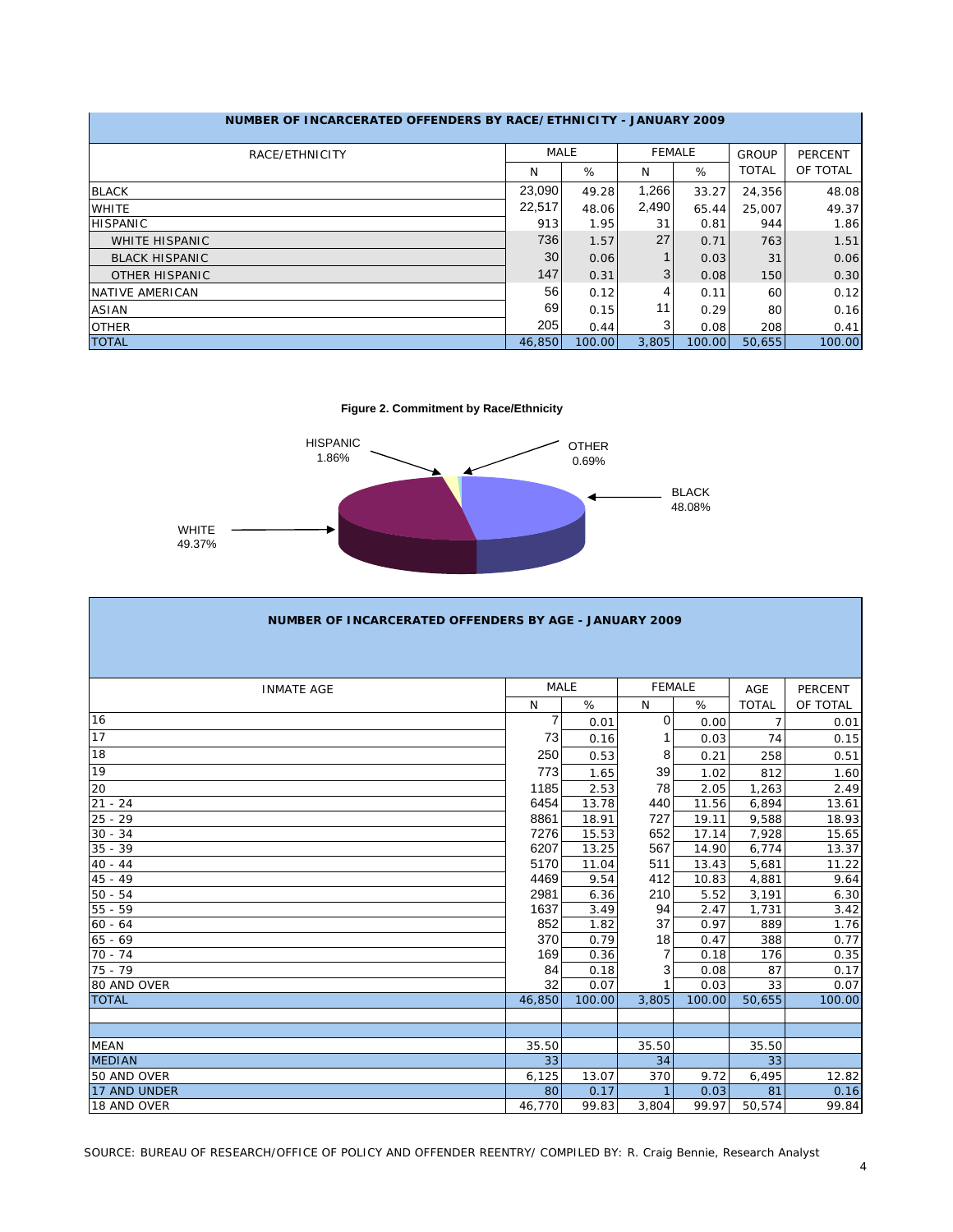|                   |                |        |               |        |        | AGE OF INCARCERATED OFFENDERS BY SEX AND RACE - JANUARY 2009 |              |              |                         |        |                |          |
|-------------------|----------------|--------|---------------|--------|--------|--------------------------------------------------------------|--------------|--------------|-------------------------|--------|----------------|----------|
| <b>INMATE AGE</b> |                | MALE   | <b>FEMALE</b> |        |        | <b>BLACK</b>                                                 |              | <b>WHITE</b> | <b>OTHER</b>            |        | AGE            | PERCENT  |
|                   | N              | $\%$   | N             | %      | N      | $\%$                                                         | N            | $\%$         | N                       | %      | <b>TOTAL</b>   | OF TOTAL |
| 16                | $\overline{7}$ | 0.01   | $\mathbf 0$   | 0.00   | 6      | 0.02                                                         | $\mathbf{1}$ | 0.00         | $\mathbf 0$             | 0.00   | $\overline{7}$ | 0.01     |
| 17                | 73             | 0.16   | 1             | 0.03   | 62     | 0.25                                                         | 11           | 0.04         | 1                       | 0.08   | 74             | 0.15     |
| 18                | 250            | 0.53   | 8             | 0.21   | 181    | 0.74                                                         | 69           | 0.28         | 8                       | 0.62   | 258            | 0.51     |
|                   | 773            |        | 39            |        | 540    |                                                              | 258          |              | 14                      |        |                |          |
| 19                |                | 1.65   |               | 1.02   |        | 2.22                                                         |              | 1.03         |                         | 1.08   | 812            | 1.60     |
| 20                | 1185           | 2.53   | 78            | 2.05   | 735    | 3.02                                                         | 511          | 2.04         | 17                      | 1.32   | 1,263          | 2.49     |
| 21                | 1499           | 3.20   | 90            | 2.37   | 912    | 3.74                                                         | 647          | 2.59         | 30                      | 2.32   | 1,589          | 3.14     |
| 22                | 1566           | 3.34   | 111           | 2.92   | 878    | 3.60                                                         | 767          | 3.07         | 32                      | 2.48   | 1,677          | 3.31     |
| 23                | 1670           | 3.56   | 108           | 2.84   | 909    | 3.73                                                         | 829          | 3.32         | 40                      | 3.10   | 1,778          | 3.51     |
| 24                | 1719           | 3.67   | 131           | 3.44   | 962    | 3.95                                                         | 837          | 3.35         | 51                      | 3.95   | 1,850          | 3.65     |
| 25                | 1700           | 3.63   | 140           | 3.68   | 963    | 3.95                                                         | 840          | 3.36         | 37                      | 2.86   | 1,840          | 3.63     |
| 26                | 1715           | 3.66   | 151           | 3.97   | 956    | 3.93                                                         | 869          | 3.48         | 41                      | 3.17   | 1,866          | 3.68     |
| 27                | 1790           |        | 146           |        | 1021   |                                                              | 864          |              | 51                      |        |                |          |
|                   |                | 3.82   |               | 3.84   |        | 4.19                                                         |              | 3.46         |                         | 3.95   | 1,936          | 3.82     |
| 28                | 1862           | 3.97   | 144           | 3.78   | 1015   | 4.17                                                         | 937          | 3.75         | 54                      | 4.18   | 2,006          | 3.96     |
| 29                | 1794           | 3.83   | 146           | 3.84   | 982    | 4.03                                                         | 902          | 3.61         | 56                      | 4.33   | 1,940          | 3.83     |
| 30                | 1667           | 3.56   | 155           | 4.07   | 941    | 3.86                                                         | 834          | 3.34         | 47                      | 3.64   | 1,822          | 3.60     |
| 31                | 1559           | 3.33   | 120           | 3.15   | 858    | 3.52                                                         | 754          | 3.02         | 67                      | 5.19   | 1,679          | 3.31     |
| 32                | 1374           | 2.93   | 124           | 3.26   | 779    | 3.20                                                         | 681          | 2.72         | 38                      | 2.94   | 1,498          | 2.96     |
| 33                | 1422           | 3.04   | 132           | 3.47   | 778    | 3.19                                                         | 729          | 2.92         | 47                      | 3.64   | 1,554          | 3.07     |
| 34                | 1254           | 2.68   | 121           | 3.18   | 703    | 2.89                                                         | 614          | 2.46         | 58                      | 4.49   | 1,375          | 2.71     |
| 35                | 1209           | 2.58   | 104           | 2.73   | 677    | 2.78                                                         | 605          | 2.42         | 31                      | 2.40   | 1,313          | 2.59     |
| 36                | 1278           | 2.73   | 119           |        | 654    | 2.69                                                         | 702          | 2.81         | 41                      | 3.17   | 1,397          |          |
|                   |                |        |               | 3.13   |        |                                                              |              |              |                         |        |                | 2.76     |
| 37                | 1289           | 2.75   | 113           | 2.97   | 633    | 2.60                                                         | 726          | 2.90         | 43                      | 3.33   | 1,402          | 2.77     |
| 38                | 1283           | 2.74   | 119           | 3.13   | 609    | 2.50                                                         | 745          | 2.98         | 48                      | 3.72   | 1,402          | 2.77     |
| 39                | 1148           | 2.45   | 112           | 2.94   | 536    | 2.20                                                         | 680          | 2.72         | 44                      | 3.41   | 1,260          | 2.49     |
| 40                | 1080           | 2.31   | 119           | 3.13   | 538    | 2.21                                                         | 639          | 2.56         | 22                      | 1.70   | 1,199          | 2.37     |
| 41                | 1050           | 2.24   | 88            | 2.31   | 484    | 1.99                                                         | 620          | 2.48         | 34                      | 2.63   | 1,138          | 2.25     |
| 42                | 1061           | 2.26   | 116           | 3.05   | 509    | 2.09                                                         | 634          | 2.54         | 34                      | 2.63   | 1,177          | 2.32     |
| 43                | 998            | 2.13   | 95            | 2.50   | 461    | 1.89                                                         | 606          | 2.42         | 26                      | 2.01   | 1,093          | 2.16     |
| 44                | 981            | 2.09   | 93            | 2.44   | 423    | 1.74                                                         | 627          | 2.51         | 24                      | 1.86   | 1,074          | 2.12     |
| 45                | 1009           | 2.15   | 91            | 2.39   | 456    | 1.87                                                         | 620          | 2.48         | 24                      | 1.86   | 1,100          | 2.17     |
| 46                | 905            | 1.93   | 91            | 2.39   | 426    | 1.75                                                         | 542          | 2.17         | 28                      | 2.17   | 996            | 1.97     |
| 47                | 892            | 1.90   | 94            | 2.47   | 428    | 1.76                                                         | 532          | 2.13         | 26                      | 2.01   | 986            | 1.95     |
| 48                | 879            | 1.88   | 65            | 1.71   | 392    | 1.61                                                         | 531          | 2.12         | 21                      | 1.63   | 944            | 1.86     |
| 49                | 784            | 1.67   | 71            | 1.87   | 368    | 1.51                                                         | 464          | 1.86         | 23                      | 1.78   | 855            | 1.69     |
|                   | 723            |        | 52            |        | 335    |                                                              | 422          |              | 18                      |        |                |          |
| 50                |                | 1.54   |               | 1.37   |        | 1.38                                                         |              | 1.69         |                         | 1.39   | 775            | 1.53     |
| 51                | 661            | 1.41   | 43            | 1.13   | 302    | 1.24                                                         | 391          | 1.56         | 11                      | 0.85   | 704            | 1.39     |
| 52                | 610            | 1.30   | 38            | 1.00   | 281    | 1.15                                                         | 349          | 1.40         | 18                      | 1.39   | 648            | 1.28     |
| 53                | 532            | 1.14   | 41            | 1.08   | 268    | 1.10                                                         | 292          | 1.17         | 13                      | 1.01   | 573            | 1.13     |
| 54                | 455            | 0.97   | 36            | 0.95   | 216    | 0.89                                                         | 267          | 1.07         | 8                       | 0.62   | 491            | 0.97     |
| 55                | 428            | 0.91   | 34            | 0.89   | 208    | 0.85                                                         | 241          | 0.96         | 13                      | 1.01   | 462            | 0.91     |
| 56                | 364            | 0.78   | 14            | 0.37   | 163    | 0.67                                                         | 206          | 0.82         | 9                       | 0.70   | 378            | 0.75     |
| 57                | 294            | 0.63   | 18            | 0.47   | 141    | 0.58                                                         | 164          | 0.66         | 7                       | 0.54   | 312            | 0.62     |
| 58                | 276            | 0.59   | 13            | 0.34   | 117    | 0.48                                                         | 168          | 0.67         | 4                       | 0.31   | 289            | 0.57     |
| 59                | 275            | 0.59   | 15            | 0.39   | 98     | 0.40                                                         | 190          | 0.76         | $\overline{\mathbf{c}}$ | 0.15   | 290            | 0.57     |
| 60                | 231            | 0.49   | 10            | 0.26   | 85     | 0.35                                                         | 149          | 0.60         | 7                       | 0.54   | 241            | 0.48     |
| 61                | 193            | 0.41   | 10            | 0.26   | 66     | 0.27                                                         | 132          | 0.53         | 5                       | 0.39   | 203            | 0.40     |
|                   | 185            | 0.39   | 10            |        | 67     | 0.28                                                         | 126          | 0.50         | 2                       | 0.15   | 195            |          |
| 62                |                |        |               | 0.26   |        |                                                              |              |              |                         |        |                | 0.38     |
| 63                | 127            | 0.27   | 3             | 0.08   | 46     | 0.19                                                         | 82           | 0.33         | $\boldsymbol{2}$        | 0.15   | 130            | 0.26     |
| 64                | 116            | 0.25   | 4             | 0.11   | 30     | 0.12                                                         | 89           | 0.36         | 1                       | 0.08   | 120            | 0.24     |
| 65                | 106            | 0.23   | 6             | 0.16   | 24     | 0.10                                                         | 87           | 0.35         | 1                       | 0.08   | 112            | 0.22     |
| 66                | 79             | 0.17   | 3             | 0.08   | 27     | 0.11                                                         | 53           | 0.21         | 2                       | 0.15   | 82             | 0.16     |
| 67                | 75             | 0.16   | 6             | 0.16   | 28     | 0.11                                                         | 53           | 0.21         | 0                       | 0.00   | 81             | 0.16     |
| 68                | 52             | 2.00   | 2             | 0.05   | 6      | 0.02                                                         | 46           | 0.18         | $\overline{c}$          | 0.15   | 54             | 0.11     |
| 69                | 58             | 0.12   | 1             | 0.03   | 10     | 0.04                                                         | 47           | 0.19         | $\boldsymbol{2}$        | 0.15   | 59             | 0.12     |
| 70                | 49             | 0.10   | 1             | 0.03   | 8      | 0.03                                                         | 40           | 0.16         | $\overline{\mathbf{c}}$ | 0.15   | 50             | 0.10     |
| 71 AND OVER       | 236            | 0.50   | 10            | 0.26   | 55     | 0.23                                                         | 186          | 0.74         | 5                       | 0.39   | 246            | 0.49     |
| <b>TOTAL</b>      | 46,850         | 100.00 | 3,805         | 100.00 | 24,356 | 100.00                                                       | 25,007       | 100.00       | 1,292                   | 100.00 | 50,655         | 100.00   |
| <b>MEAN</b>       | 35.50          |        | 35.50         |        | 34.10  |                                                              | 36.86        |              | 35.43                   |        | 35.50          |          |
| <b>MEDIAN</b>     | 33             |        | 34            |        | 32     |                                                              | 35           |              | 34                      |        | 33             |          |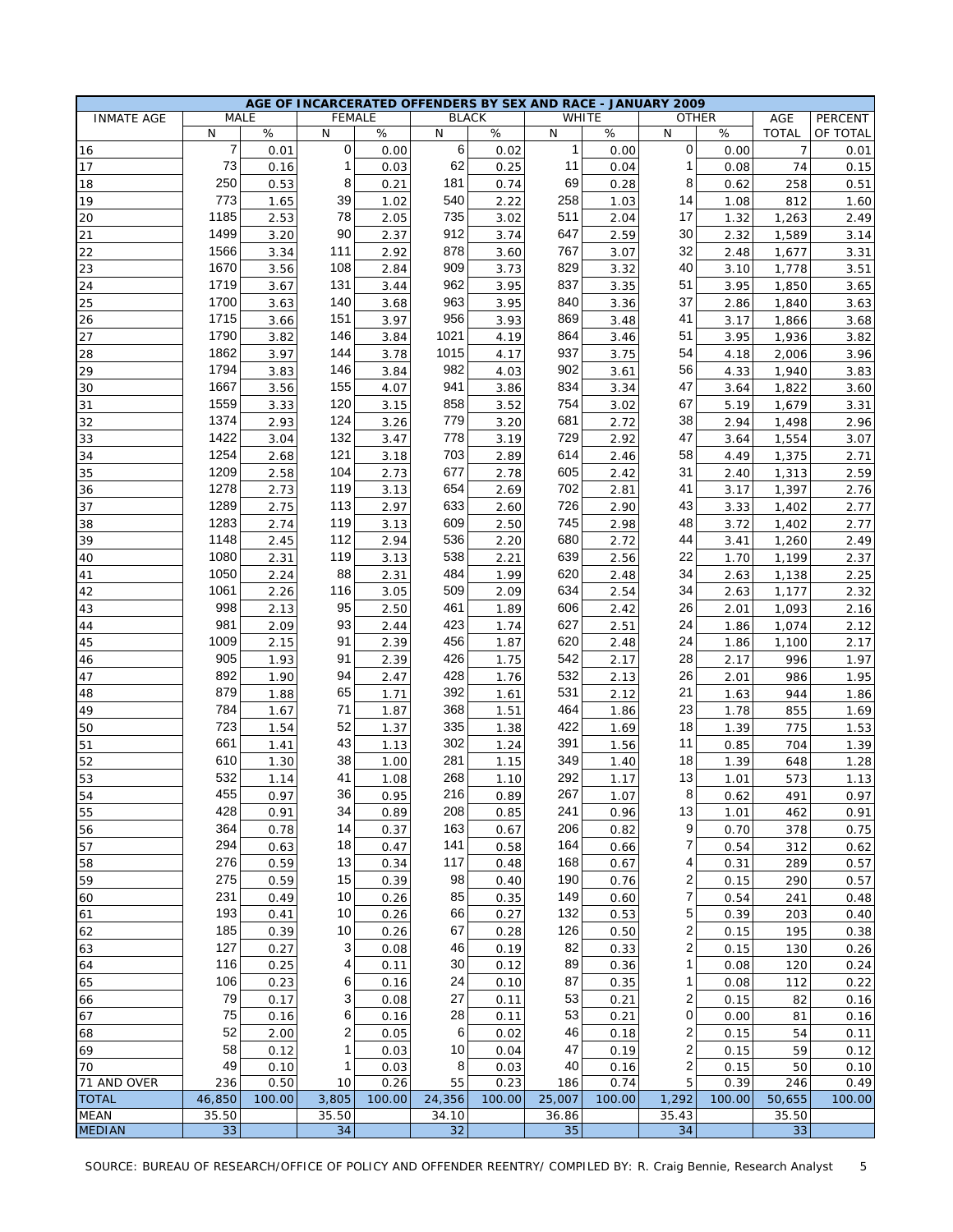|                            |        |        |                      | $Jan-09$                | NUMBER OF INCARCERATED SENATE BILL 2* (SB2) OFFENDERS, BY FELONY LEVEL OF MOST<br>SERIOUS CONVICTION OFFENSE, GENDER AND LENGTH OF AGGREGATE SENTENCE, |       |               |            |                         |            |         |        |
|----------------------------|--------|--------|----------------------|-------------------------|--------------------------------------------------------------------------------------------------------------------------------------------------------|-------|---------------|------------|-------------------------|------------|---------|--------|
| FELONY/SENTENCE CATEGORY   | MALE   |        | MINIMUM, AVERAGE AND |                         |                                                                                                                                                        |       | <b>FFMALE</b> |            | MINIMUM, AVERAGE AND    |            | TOTAL** |        |
|                            |        |        |                      | <b>MAXIMUM SENTENCE</b> |                                                                                                                                                        |       |               |            | <b>MAXIMUM SENTENCE</b> |            |         |        |
|                            |        |        | TERM (IN MONTHS)*    |                         |                                                                                                                                                        |       |               |            | TERM (IN MONTHS)*       |            |         |        |
|                            | N.     | %      | <b>MIN</b>           | <b>AVG</b>              | <b>MAX</b>                                                                                                                                             | N.    | %             | <b>MIN</b> | <b>AVG</b>              | <b>MAX</b> | N.      | %      |
| <b>DEATH</b>               | 60     | 0.15   | <b>NA</b>            | NA                      | NA.                                                                                                                                                    |       | 0.06          | NA.        | NA.                     | <b>NA</b>  | 62      | 0.14   |
| LIFE.                      | 2,364  | 5.72   | <b>NA</b>            | <b>NA</b>               | NA                                                                                                                                                     | 143   | 3.96          | <b>NA</b>  | <b>NA</b>               | <b>NA</b>  | 2,507   | 5.58   |
| <b>FIRST</b>               | 11.356 | 27.49  | 9.96                 | 122.94                  | 10702.56                                                                                                                                               | 573   | 15.85         | 12.00      | 101.81                  | 636.00     | 11.929  | 26.55  |
| <b>SECOND</b>              | 8.903  | 21.55  | 6.96                 | 67.89                   | 10714.56                                                                                                                                               | 634   | 17.54         | 6.00       | 53.69                   | 324.00     | 9,537   | 21.23  |
| THIRD                      | 10.137 | 24.53  | 1.92                 | 46.13                   | 10702.56                                                                                                                                               | 852   | 23.57         | 6.00       | 37.13                   | 300.00     | 10.989  | 24.46  |
| <b>FOURTH</b>              | 4,796  | 11.61  | 1.92                 | 27.41                   | 10684.56                                                                                                                                               | 585   | 16.18         | 6.00       | 20.48                   | 180.00     | 5,381   | 11.98  |
| <b>FIFTH</b>               | 3.701  | 8.96   | 0.84                 | 18.04                   | 420.00                                                                                                                                                 | 826   | 22.85         | 6.00       | 14.88                   | 189.96     | 4,527   | 10.08  |
| <b>TOTAL SENATE BILL 2</b> | 41,317 | 100.00 |                      |                         |                                                                                                                                                        | 3.615 | 100.00        |            |                         |            | 44,932  | 100.00 |
| PCT. OF TOTAL INCARCERATED |        | 81.58  |                      |                         |                                                                                                                                                        |       | 7.14          |            |                         |            |         | 88.71  |

\* INCLUDES 'HYBRID' COMMITMENTS WITH BOTH PRE-SB2 AND SB2 OFFENSES AND SENTENCE STRUCTURE. BASED ON AGGREGATE MINIMUM TERMS FOR CASES WITH COMBINED INDETERMINATE SENTENCES. UNCONVENTIONAL MINIMUM TERMS WERE VERIFIED THROUGH PSI'S.

\*\* SIX 'OUT OF STATE' CASES EXCLUDED IN TABLES DUE TO ANOMALOUS SENTENCING STRUCTURES

|                             |                 |        |                   | $Jan-09$                | NUMBER OF INCARCERATED PRE-SB2 OFFENDERS, BY FELONY LEVEL OF MOST<br>SERIOUS CONVICTION OFFENSE, GENDER AND LENGTH OF AGGREGATE SENTENCE, |          |               |            |                      |            |       |              |
|-----------------------------|-----------------|--------|-------------------|-------------------------|-------------------------------------------------------------------------------------------------------------------------------------------|----------|---------------|------------|----------------------|------------|-------|--------------|
| FELONY/SENTENCE CATEGORY    |                 | MALE   |                   | MINIMUM, AVERAGE AND    |                                                                                                                                           |          | <b>FEMALE</b> |            | MINIMUM, AVERAGE AND |            |       | <b>TOTAL</b> |
|                             |                 |        |                   | <b>MAXIMUM SENTENCE</b> |                                                                                                                                           |          |               |            | MAXIMUM SENTENCE     |            |       |              |
|                             |                 |        | TERM (IN MONTHS)* |                         |                                                                                                                                           |          |               |            | TERM (IN MONTHS)*    |            |       |              |
|                             | N               | %      | <b>MIN</b>        | <b>AVG</b>              | <b>MAX</b>                                                                                                                                | N.       | %             | <b>MIN</b> | <b>AVG</b>           | <b>MAX</b> | N.    | %            |
| <b>DEATH</b>                | 118             | 2.13   | <b>NA</b>         | <b>NA</b>               | <b>NA</b>                                                                                                                                 | $\Omega$ | 0.00          | <b>NA</b>  | <b>NA</b>            | <b>NA</b>  | 118   | 2.06         |
| LIFE                        | 2.673           | 48.36  | <b>NA</b>         | <b>NA</b>               | NA                                                                                                                                        | 126      | 66.32         | <b>NA</b>  | <b>NA</b>            | <b>NA</b>  | 2.799 | 48.96        |
| <b>FIRST</b>                | 2,326           | 42.08  | 12.00             | 198.32                  | 10726.56                                                                                                                                  | 47       | 24.74         | 12.00      | 135.21               | 840.00     | 2,373 | 41.51        |
| <b>SECOND</b>               | 318             | 5.75   | 24.00             | 141.17                  | 10666.56                                                                                                                                  | 12       | 6.32          | 24.00      | 77.50                | 156.00     | 330   | 5.77         |
| THIRD INDETERMINATE         | 9               | 0.16   | 36.00             | 108.00                  | 180.00                                                                                                                                    |          | 0.53          | 30.00      | 30.00                | 30.00      | 10    | 0.17         |
| THIRD DETERMINATE           | 60              | 1.09   | 24.00             | 115.25                  | 360.00                                                                                                                                    |          | 1.05          | 48.00      | 102.00               | 156.00     | 62    | 1.08         |
| <b>FOURTH INDETERMINATE</b> | 13              | 0.24   | 12.00             | 99.99                   | 264.96                                                                                                                                    | $\Omega$ | 0.00          | ΝA         | <b>NA</b>            | <b>NA</b>  | 13    | 0.23         |
| <b>FOURTH DETERMINATE</b>   | 10 <sup>2</sup> | 0.18   | 12.00             | 93.30                   | 192.00                                                                                                                                    |          | 1.05          | 12.00      | 60.00                | 108.00     | 12    | 0.21         |
| <b>TOTAL PRE-SB2</b>        | 5,527           | 100.00 |                   |                         |                                                                                                                                           | 190      | 100.00        |            |                      |            | 5,717 | 100.00       |
| PCT. OF TOTAL INCARCERATED  |                 | 10.91  |                   |                         |                                                                                                                                           |          | 0.38          |            |                      |            |       | 11.29        |

\* FOR INDEFINITE SENTENCE TERMS, THE MINIMUM, AVERAGE AND MAXIMUM VALUES REFER TO THE DISTRIBUTION OF THE AGGREGATE MINIMUM SENTENCE. UNCONVENTIONAL MINIMUM TERMS WERE VERIFIED THROUGH PSI'S.



## **Figure 3. Distribution of Felony Categories for all Incarcerated Offenders (N =50,655)**



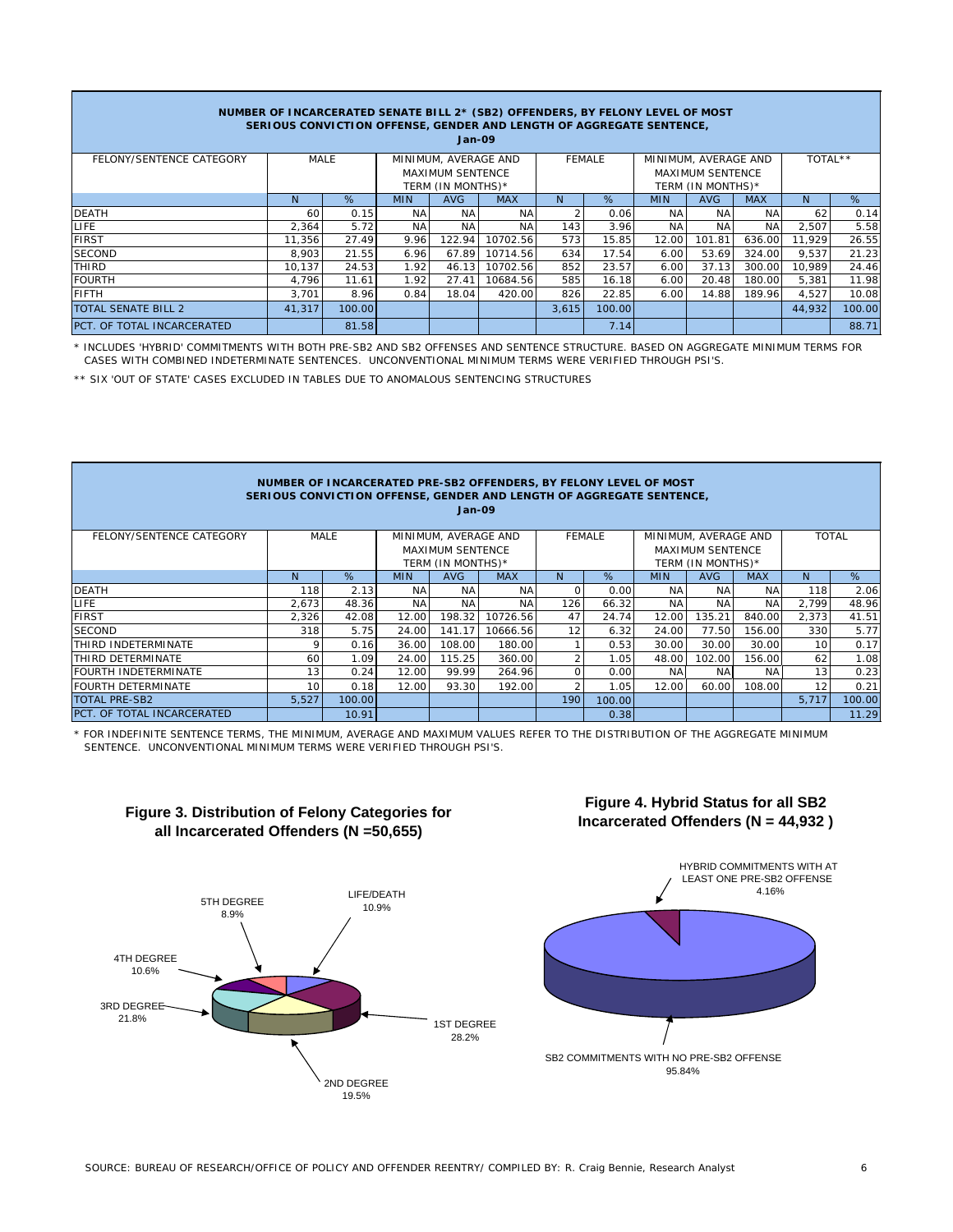| Sorted by Sex and Sentencing Code                          |                              |                       |                     |                  |                       |              |  |  |  |  |
|------------------------------------------------------------|------------------------------|-----------------------|---------------------|------------------|-----------------------|--------------|--|--|--|--|
| MOST SERIOUS OFFENSE*                                      | PRE-SB2                      | POST-SB2              |                     | PRE-SB2 POST-SB2 | DEPT.                 | % OF         |  |  |  |  |
|                                                            | MALE                         | <b>MALE</b>           | <b>FEMALE</b>       | <b>FEMALE</b>    | <b>TOTAL</b>          | <b>TOTAL</b> |  |  |  |  |
| CRIMES AGAINST PERSONS (EXCLUDING SEX OFFENSES)            | 3,407                        | 16,002                | 155                 | 1,239            | 20,803                | 41.07        |  |  |  |  |
| ABDUCTION (INCLUDES CHILD STEALING)<br>ATTEMPTED ABDUCTION | 7<br>$\mathbf 0$             | 175<br>16             | 0<br>0              | 10<br>$\Omega$   | 192<br>16             | .38          |  |  |  |  |
| AGGRAVATED ARSON                                           | 22                           | 100                   | 5                   | 17               | 144                   | .03<br>.28   |  |  |  |  |
| ATTEMPTED AGGRAVATED ARSON                                 | 1                            | 109                   | 0                   | 14               | 124                   | .24          |  |  |  |  |
| AGGRAVATED ASSAULT                                         | 3                            | 271                   | 0                   | 34               | 308                   | .61          |  |  |  |  |
| AGGRAVATED MENACING                                        | $\mathbf 0$                  | 42                    | $\Omega$            | $\mathbf{1}$     | 43                    | .08          |  |  |  |  |
| AGGRAVATED MURDER                                          | 1,460                        | 858                   | 61                  | 59               | 2,438                 | 4.81         |  |  |  |  |
| ATTEMPTED AGGRAVATED MURDER                                | 41                           | 68                    | 8                   | 15               | 132                   | .26          |  |  |  |  |
| <b>AGGRAVATED RIOT</b>                                     | 0                            | 16                    | $\mathbf 0$         | $\mathbf{1}$     | 17                    | .03          |  |  |  |  |
| AGGRAVATED ROBBERY                                         | 300                          | 3,711                 | $\overline{2}$      | 159              | 4,172                 | 8.24         |  |  |  |  |
| ATTEMPTED AGGRAVATED ROBBERY                               | 2                            | 97                    | 0                   | 6                | 105                   | .21          |  |  |  |  |
| AGGRAVATED VEHICULAR ASSAULT                               | $\mathbf 0$                  | 185                   | 0                   | 39               | 224                   | .44          |  |  |  |  |
| AGGRAVATED VEHICULAR HOMICIDE                              | $\overline{2}$               | 246                   | $\overline{2}$      | 59               | 309                   | .61          |  |  |  |  |
| ARMED ROBBERY                                              | 8                            | $\Omega$              | 0                   | $\Omega$         | 8                     | .02          |  |  |  |  |
| <b>ASSAULT</b>                                             | 0<br>$\overline{4}$          | 164                   | 0<br>$\overline{2}$ | 23<br>89         | 187                   | .37          |  |  |  |  |
| CHILD ENDANGERMENT<br>CHILD ENTICEMENT                     | 0                            | 207<br>$\overline{2}$ | 0                   | $\mathbf 0$      | 302<br>$\overline{c}$ | .60<br>.00   |  |  |  |  |
| CONTAMINATING SUBSTANCE                                    | $\mathbf 0$                  | $\mathbf{1}$          | 0                   | 1                | $\overline{c}$        | .00          |  |  |  |  |
| CRIMINAL USE OF CHEMICAL WEAPONS                           | $\mathbf 0$                  | $\mathbf{1}$          | 0                   | $\Omega$         | $\mathbf{1}$          | .00          |  |  |  |  |
| DOMESTIC VIOLENCE                                          | $\circ$                      | 730                   | 0                   | 15               | 745                   | 1.47         |  |  |  |  |
| ETHNIC INTIMIDATION                                        | $\mathbf 0$                  | 3                     | $\mathbf 0$         | $\mathbf 0$      | 3                     | .01          |  |  |  |  |
| <b>EXTORTION</b>                                           | $\mathbf 0$                  | 8                     | 0                   | 3                | 11                    | .02          |  |  |  |  |
| FAILING TO PROVIDE FOR IMPAIRED                            | $\mathbf 0$                  | $\Omega$              | 0                   | 1                | 1                     | .00          |  |  |  |  |
| FELONIOUS ASSAULT                                          | 96                           | 2,659                 | 4                   | 150              | 2,909                 | 5.74         |  |  |  |  |
| ATTEMPTED FELONIOUS ASSAULT                                | $\mathbf 0$                  | 334                   | $\Omega$            | 34               | 368                   | .73          |  |  |  |  |
| INVOLUNTARY MANSLAUGHTER                                   | 124                          | 764                   | 10                  | 108              | 1,006                 | 1.99         |  |  |  |  |
| ATTEMPTED INVOLUNTARY MANSLAUGHTER                         | 0                            | $\overline{2}$        | $\mathbf{1}$        | $\Omega$         | 3                     | .01          |  |  |  |  |
| KIDNAPPING                                                 | 162                          | 567                   | $\mathbf{1}$        | 25               | 755                   | 1.49         |  |  |  |  |
| ATTEMPTED KIDNAPPING                                       | 0                            | $\mathbf{1}$          | 0                   | $\Omega$         | 1                     | .00          |  |  |  |  |
| MANSLAUGHTER                                               | $\overline{2}$               | $\circ$               | $\Omega$            | $\Omega$         | $\overline{c}$        | .00          |  |  |  |  |
| <b>MURDER</b>                                              | 994                          | 1,010                 | 51                  | 82               | 2,137                 | 4.22         |  |  |  |  |
| ATTEMPTED MURDER                                           | 53                           | 461                   | 3                   | 31<br>$\Omega$   | 548                   | 1.08         |  |  |  |  |
| MURDER OF A PEACE OFFICER<br>NONSUPPORT OF DEPENDENTS      | 5<br>$\overline{\mathbf{c}}$ | $\mathbf 0$<br>383    | $\mathbf 0$<br>0    | 21               | 5<br>406              | .01<br>.80   |  |  |  |  |
| PATIENT ABUSE/NEGLECT                                      | 0                            | 0                     | $\mathbf 0$         | $\overline{2}$   | 2                     | .00          |  |  |  |  |
| PERMITTING CHILD ABUSE                                     | $\mathbf 0$                  | $\mathbf 0$           | 0                   | $\overline{4}$   | 4                     | .01          |  |  |  |  |
| <b>ROBBERY</b>                                             | 43                           | 1,573                 | $\overline{c}$      | 97               | 1,715                 | 3.39         |  |  |  |  |
| ATTEMPTED ROBBERY                                          | $\overline{c}$               | 891                   | 1                   | 94               | 988                   | 1.95         |  |  |  |  |
| <b>TERRORISTIC THREATS</b>                                 | 0                            | 3                     | 0                   | $\Omega$         | 3                     | .01          |  |  |  |  |
| VOLUNTARY MANSLAUGHTER                                     | 73                           | 339                   | $\overline{c}$      | 44               | 458                   | .90          |  |  |  |  |
| ATTEMPTED VOLUNTARY MANSLAUGHTER                           | 1                            | 5                     | $\mathbf 0$         | $\mathbf{1}$     | $\overline{7}$        | .01          |  |  |  |  |
| <b>SEX OFFENSES**</b>                                      | 1,823                        | 5,463                 | 32                  | 97               | 7,415                 | 14.64        |  |  |  |  |
| COMPELLING PROSTITUTION                                    | 0                            | 14                    | 0                   | 2                | 16                    | .03          |  |  |  |  |
| UNLAWFUL CONDUCT WITH A MINOR                              | $\overline{4}$               | 487                   | $\mathbf{1}$        | 21               | 513                   | 1.01         |  |  |  |  |
| ATTEMPTED UNLAWFUL CONDUCT WITH A MINOR                    | $\mathbf 0$                  | 8                     | $\mathbf 0$         | 0                | 8                     | .02          |  |  |  |  |
| DISSEMINATING MATTER HARMFUL TO JUVENILES                  | 0                            | 7                     | 0                   | 0                | 7                     | .01          |  |  |  |  |
| FAILURE TO REGISTER AS A SEX OFFENDER                      | $\mathbf 0$                  | 430                   | $\mathsf{O}$        | 14               | 444                   | .88          |  |  |  |  |
| FAILURE TO VERIFY CURRENT ADDRESS (SEX OFFENDER)           | 0                            | 134                   | $\mathsf{O}$        | 0                | 134                   | .26          |  |  |  |  |
| FELONIOUS SEXUAL PENETRATION                               | 171                          | 2                     | 4                   | 0                | 177                   | .35          |  |  |  |  |
| ATTEMPTED FELONIOUS SEXUAL PENETRATION                     | 24                           | 0                     | $\overline{a}$      | $\mathbf 0$      | 26                    | .05          |  |  |  |  |
| <b>GROSS SEXUAL IMPOSITION</b><br><b>IMPORTUNING</b>       | 25<br>0                      | 678<br>27             | 0<br>$\mathsf{O}$   | 8<br>1           | 711<br>28             | 1.40<br>.06  |  |  |  |  |
| PANDERING OBSCENITY                                        | 4                            | 226                   | 1                   | 2                | 233                   | .46          |  |  |  |  |
| PROMOTING PROSTITUTION                                     | $\mathbf 0$                  | 4                     | $\mathbf 0$         | $\mathbf 0$      | 4                     | .01          |  |  |  |  |
| RAPE                                                       | 1,460                        | 2,846                 | 22                  | 32               | 4,360                 | 8.61         |  |  |  |  |
| ATTEMPTED RAPE                                             | 126                          | 205                   | 2                   | 2                | 335                   | .66          |  |  |  |  |
| SEXUAL BATTERY                                             | 9                            | 380                   | 0                   | 12               | 401                   | .79          |  |  |  |  |
| ATTEMPTED SEXUAL BATTERY                                   | 0                            | 9                     | $\mathsf{O}$        | 0                | 9                     | .02          |  |  |  |  |
| SOLICITING                                                 | 0                            | 6                     | 0                   | 3                | 9                     | .02          |  |  |  |  |
| <b>BURGLARY OFFENSES</b>                                   | 237                          | 4,487                 | $\overline{3}$      | 264              | 4,991                 | 9.85         |  |  |  |  |
| AGGRAVATED BURGLARY                                        | 204                          | 1,081                 | 3                   | 35               | 1,323                 | 2.61         |  |  |  |  |
| ATTEMPTED AGGRAVATED BURGLARY                              | $\overline{2}$               | 59                    | 0                   | $\overline{2}$   | 63                    | .12          |  |  |  |  |
| BURGLARY ( INCLUDES ATTEMPTS)                              | 31                           | 3,347                 | 0                   | 227              | 3,605                 | 7.12         |  |  |  |  |

# **NUMBER OF INCARCERATED OFFENDERS BY MOST SERIOUS COMMITMENT OFFENSE - JANUARY 2009**

\* FOR CRIMES AGAINST PERSONS, SEX OFFENSES AND AGGRAVATED BURGLARY, ATTEMPTED OFFENSES ARE REPORTED SEPARATELY. FOR OTHER CRIMES, ATTEMPTED OFFENSES ARE INCLUDED IN THE PRIMARY CATEGORIES.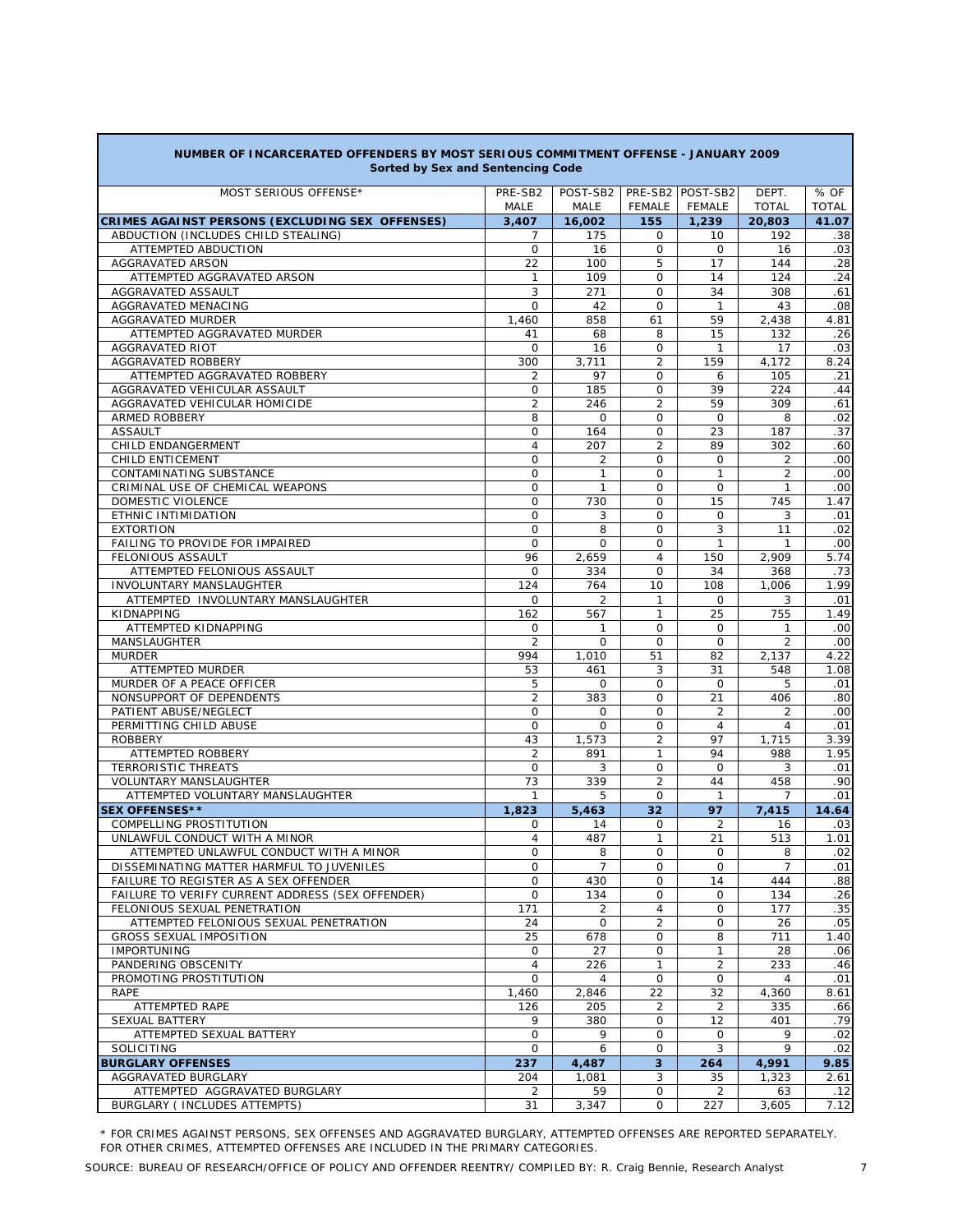## **NUMBER OF INCARCERATED OFFENDERS BY MOST SERIOUS COMMITMENT OFFENSE - JANUARY 2009**

### **Sorted by Sex and Sentencing Code**

| MOST SERIOUS OFFENSE                                   | PRE-SB2        | POST-SB2          |                        | PRE-SB2 POST-SB2     | DEPT.          | % OF             |
|--------------------------------------------------------|----------------|-------------------|------------------------|----------------------|----------------|------------------|
|                                                        | MALE           | MALE              | <b>FEMALE</b>          | FEMALE               | <b>TOTAL</b>   | <b>TOTAL</b>     |
| <b>MISCELLANEOUS PROPERTY OFFENSES</b>                 | 17             | 2,495             | $\overline{2}$         | 517                  | 3,031          | 5.98             |
| <b>ARSON</b>                                           | 2              | 43                | 0                      | $\mathbf{1}$         | 46             | .09              |
| BREAKING AND ENTERING                                  | $\overline{4}$ | 500               | $\mathsf{O}$           | 14                   | 518            | 1.02             |
| DISRUPTING PUBLIC SERVICES                             | 0              | 26                | 0                      | $\mathbf{1}$         | 27             | .05              |
| RECEIVING STOLEN PROPERTY                              | 3              | 669               | $\mathbf{1}$           | 100                  | 773            | 1.53             |
| SAFECRACKING                                           | 0              | 44                | 0                      | 3                    | 47             | .09              |
| TAMPERING WITH COIN MACHINE                            | 0              | 12                | $\mathbf 0$            | $\mathbf{1}$         | 13             | .03              |
| <b>THEFT</b>                                           | 8              | 1,108             | $\mathbf{1}$           | 384                  | 1,501          | 2.96             |
| UNAUTHORIZED USE OF PROPERTY                           | $\mathsf{O}$   | 4                 | $\mathbf 0$            | 0                    | 4              | .01              |
| UNAUTHORIZED USE OF VEHICLE                            | 0              | 18                | $\mathbf 0$            | 6                    | 24             | .05              |
| VANDALISM                                              | $\mathsf{O}$   | 70                | $\mathbf 0$            | $\overline{7}$       | 77             | .15              |
| <b>VEHICULAR VANDALISM</b>                             | 0              | $\mathbf{1}$      | 0                      | $\mathbf 0$          | $\mathbf{1}$   | .00              |
| <b>DRUG OFFENSES</b>                                   | 23             | 7,593             | $\Omega$               | 898                  | 8,514          | 16.81            |
| ABUSING HARMFUL INTOXICANTS                            | $\mathsf{O}$   | 3                 | $\mathbf 0$            | 0                    | 3              | .01              |
| CORRUPTION OF ANOTHER WITH DRUGS                       | $\mathbf{1}$   | 48                | $\mathbf 0$            | 12                   | 61             | .12              |
| DECEPTION TO OBTAIN DRUGS                              | 0              | 49                | $\mathbf 0$            | 25                   | 74             | .15              |
| DRUG POSSESSION (FORMERLY ABUSE)                       | $\overline{2}$ | 3,323             | $\mathbf 0$            | 434                  | 3,759          | 7.42             |
| ILLEGAL PROCESSING OF DRUG DOCUMENTS                   | $\circ$        | 22                | $\mathbf 0$            | 16                   | 38             | .08              |
| ILLEGAL MANUFACTURING OF DRUGS                         | $\circ$        | 492               | $\mathbf 0$            | 87                   | 579            | 1.14             |
| PERMITTING DRUG ABUSE                                  | $\mathbf{1}$   | 9                 | $\mathbf 0$            | $\overline{4}$       | 14             | .03              |
| POSSESSING DRUG ABUSE INSTRUMENTS                      | $\mathsf{O}$   | $\mathbf{1}$      | $\mathbf 0$            | $\mathbf 0$          | $\mathbf{1}$   | .00              |
| PREPARATION OF DRUG FOR SALE                           | $\mathsf{O}$   | 5                 | $\mathbf 0$            | $\mathbf 0$          | 5              | .01              |
| SALE OF COUNTERFEIT DRUGS                              | $\mathsf{O}$   | 27                | $\mathbf 0$            | 3                    | 30             | .06              |
| TAMPERING WITH DRUGS                                   | $\mathsf{O}$   | 2                 | $\mathbf 0$            | $\mathbf 0$          | 2              | .00              |
| TRAFFICKING IN DRUGS                                   | 19             | 3,612             | $\mathbf 0$            | 317                  | 3,948          | 7.79             |
| <b>MOTOR VEHICLE OFFENSES</b>                          | $\mathbf{o}$   | 552               | $\mathbf{o}$           | 33                   | 585            | 1.15             |
| DRIVING UNDER THE INFLUENCE OF ALCOHOL/DRUGS           | $\mathsf{O}$   | 537               | $\circ$                | 33                   | 570            | 1.13             |
| FAILURE TO STOP- ACCIDENT                              | $\mathbf 0$    | 14                | $\mathbf 0$            | $\mathbf 0$          | 14             | .03              |
| MOTOR VEHICLE TITLE OFFENSE                            | $\mathsf{O}$   | $\mathbf{1}$      | $\circ$                | $\circ$              | $\mathbf{1}$   | .00              |
| <b>FRAUD OFFENSES</b>                                  | $\overline{2}$ | 347               | $\mathbf{o}$           | 183                  | 532            | 1.05             |
| <b>CRIMINAL SIMULATION</b>                             | 0              | 3                 | $\mathbf 0$            | $\mathbf 0$          | 3              | .01              |
| DEFRAUDING A CREDITOR                                  | 0              | 2                 | $\circ$                | $\circ$              | $\overline{2}$ | .00              |
| <b>FORGERY</b>                                         | $\mathbf{1}$   | 236               | $\mathbf 0$            | 127                  | 364            | .72              |
| ILLEGAL USE OF FOOD STAMPS                             | $\circ$        | $\overline{2}$    | $\circ$                | $\overline{2}$       | 4              | .01              |
| <b>INSURANCE FRAUD</b>                                 | $\circ$        | $\overline{4}$    | $\mathbf 0$            | $\mathbf 0$          | $\overline{4}$ | .01              |
| <b>MEDICAID FRAUD</b>                                  | $\mathbf{1}$   | $\mathbf 0$<br>32 | $\circ$                | $\overline{2}$<br>24 | 3<br>56        | .01<br>.11       |
| MISUSE OF CREDIT CARD<br>MONEY LAUNDERING              | 0<br>$\circ$   | 11                | $\mathbf 0$<br>$\circ$ | $\overline{2}$       | 13             | .03              |
| PASSING BAD CHECKS                                     | $\mathbf 0$    | 43                | $\Omega$               | 23                   | 66             | .13              |
| SECURITIES FRAUD                                       | $\mathbf 0$    | $\overline{4}$    | $\Omega$               | $\mathbf 0$          | 4              | .01              |
| SECURE WRITINGS BY DECEPTION                           | $\mathbf 0$    | $\overline{2}$    | $\Omega$               | $\mathbf{1}$         | 3              | .01              |
| TELECOMMUNICATIONS FRAUD                               | $\mathbf 0$    | $\overline{4}$    | $\circ$                | $\mathbf{1}$         | 5              | .01              |
| TRADEMARK COUNTERFEITING                               | $\mathbf 0$    | $\mathbf{1}$      | $\mathbf 0$            | $\circ$              | $\mathbf{1}$   | .00              |
| <b>WORKERS COMPENSATION FRAUD</b>                      | $\mathbf 0$    | 3                 | $\circ$                | $\mathbf{1}$         | $\overline{4}$ | .01              |
| <b>FIREARM AND RELATED OFFENSES</b>                    | 10             | 1.767             | O                      | 60                   | 1,837          | 3.63             |
| CARRYING CONCEALED WEAPON                              | $\overline{2}$ | 197               | $\mathbf 0$            | 4                    | 203            | .40              |
| ENGAGING IN CORRUPT ACTIVITY                           | $\overline{4}$ | 358               | $\mathbf 0$            | 35                   | 397            | .78              |
| FIREARMS SPECIFICATION IN INDICTMENT                   | 0              | 12                | 0                      | 1                    | 13             | .03              |
| FURNISHING FIREARM TO MINOR                            | 0              | $\mathbf 0$       | $\mathbf 0$            | $\mathbf{1}$         | 1              | .00              |
| HAVING WEAPON UNDER DISABILITY                         | 4              | 972               | 0                      | 9                    | 985            | 1.94             |
| IMPROPER HANDLING/DISCHARGE OF FIREARM                 | 0              | 184               | $\mathbf 0$            | 6                    | 190            | .38              |
| POSSESSION OF CRIMINAL TOOLS                           | $\circ$        | 33                | $\mathbf 0$            | $\overline{4}$       | 37             | .07              |
| UNLAWFUL POSSESSION OF FIREARM/EXPLOSIVES              | $\mathsf{O}$   | 11                | $\mathbf 0$            | $\mathbf 0$          | 11             | .02              |
| OFFENSES AGAINST JUSTICE/PUBLIC ADMINISTRATION         | 6              | 2,587             | O                      | 319                  | 2,912          | 5.75             |
| <b>BRIBERY</b>                                         | 0              | 6                 | 0                      | $\mathbf 0$          | 6              | .01              |
| ESCAPE/AIDING ESCAPE                                   | 4              | 703               | 0                      | 64                   | 771            | 1.52             |
| <b>FAILURE TO APPEAR</b>                               | 0              | 55                | 0                      | 10                   | 65             | .13              |
| <b>FALSIFICATION</b>                                   | 0              | 3                 | $\mathsf{O}$           | $\mathbf{1}$         | 4              | .01              |
| HARASSMENT BY INMATE                                   | 0              | 15                | 0                      | 4                    | 19             | .04              |
| ILLEGAL WEAPONS/DRUGS CONVEYANCE/CORRECTIONAL FACILITY | 0              | 62                | $\mathsf{O}$           | 31                   | 93             | .18              |
| IMPERSONATING OFFICER                                  | 0              | 7                 | 0                      | $\mathbf{1}$         | 8              | .02              |
| INCITING TO VIOLENCE                                   | $\mathsf{O}$   | $\mathbf{1}$      | $\mathsf{O}$           | $\mathbf{1}$         | $\overline{a}$ | .00 <sub>1</sub> |